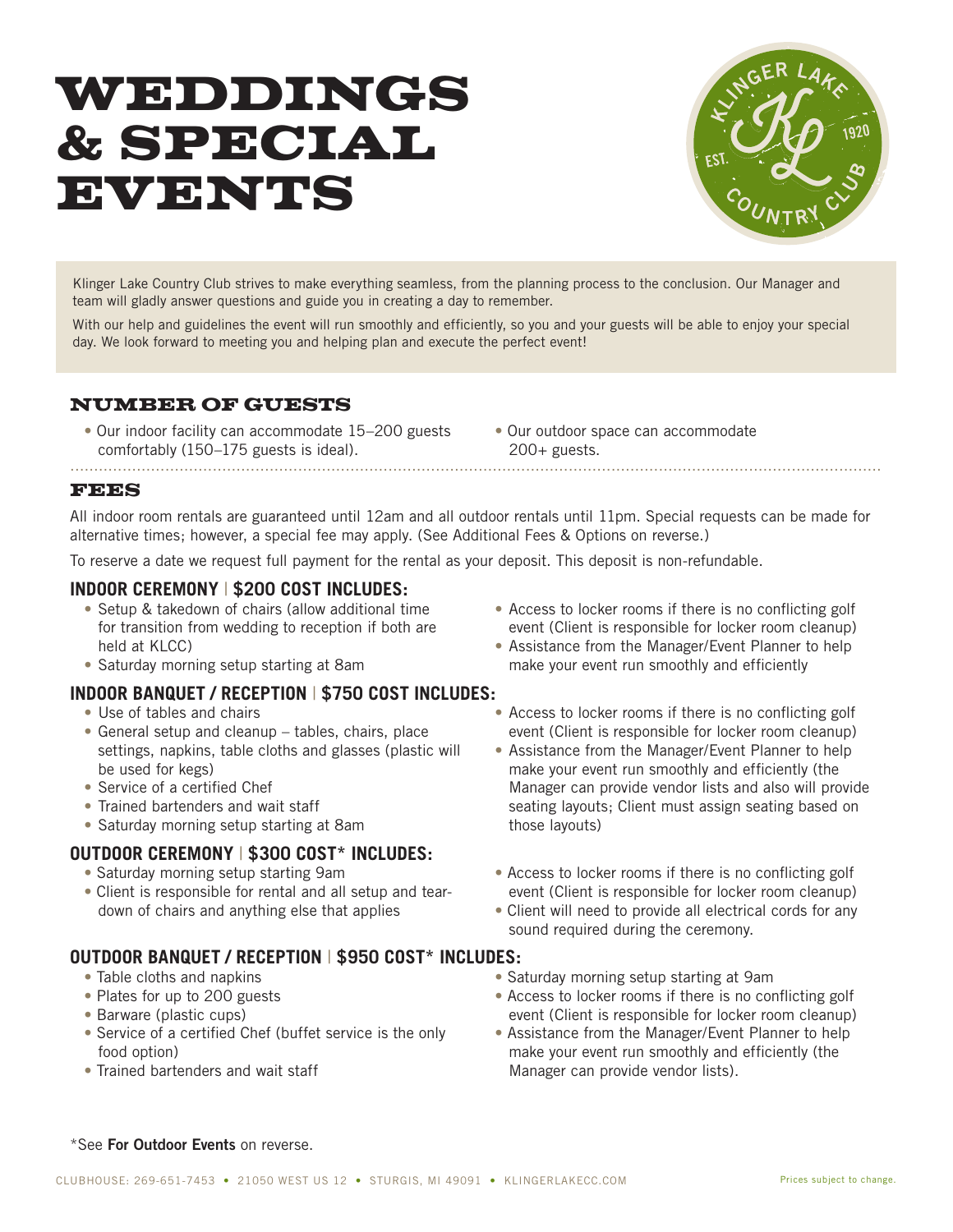## FOOD & BEVERAGE SERVICE

For indoor events, guests may be offered up to three entrée selections for a plated meal. All meals are served with the same salad, starch and vegetable. If you offer up to three meal options, you must provide a visible means of identifying each dinner selection on the place card.

Plated dinners will have a required seating chart, with the layout provided by the manager. KLCC will need the seating assignments and a chart indicating the number of entrees per table, provided 72 hours prior to the event, for our staff to serve efficiently.

If guests dine on the same entrée or the meal is a buffet, you will not need to provide place cards. The Manager will still provide a layout.

All beverages must be purchased through KLCC; any others will be confiscated (see beverage guide for additional information). The client may bring in food upon approval prior to the event. All food at the reception except cake and/ or approved table snacks must be purchased through KLCC.

Any items you intend to keep must be taken with Client at the end of the event.

### TAX & GRATUITY

**A 6% sales tax and 20% gratuity are charged on all food & beverage. Payment is due at the conclusion of the event.**

#### ADDITIONAL FEES & OPTIONS

If you'd like a **food tasting**, Client is responsible for the cost of each plate or item sampled. Payment is collected at the time of the tasting.

Since KLCC does not set up cakes, Client or vendor is responsible for initial cake setup. **Cake cutting** fee (\$50) includes cutting, use of plates, and serving or displaying cake pieces. Client may choose not to use this option and instead be responsible for cutting, providing plates, and serving or displaying cake pieces.

Outdoor ceremony **chair setup/teardown**: \$75.

Outdoor **ceremony coordinator** (\$75) will assist in directing guests and bridal party on the day of the ceremony. They will not be responsible for any vendor coordination that day. Additional services by the Manager/Event Coordinator can be arranged through KLCC for additional fees.

KLCC provides a primary location for ceremonies. If you prefer an **alternate location**, pending approval, Client will be responsible for transportation of chairs to & from alternate site and the fee is \$75.

**Early setup** at 7am indoors or 8am outdoors: \$100.

**Additional cleanup** beyond KLCC guidelines after event (\$30/hour) includes decoration cleanup/teardown; trash such as confetti, wrappers, etc.; excessive bathroom misuse; locker room trash or mess; cigarette butts not placed in correct receptacle.

Repairs for documented damages: full cost.

#### FOR OUTDOOR EVENTS

Fee does not include chairs, setup or teardown. All chairs must be taken down and stacked prior to event's conclusion.

Client is responsible for renting and returning:

- Tables including buffet tables
- Plates if party exceeds 200
- for food, cake, etc.

• Bars and table skirting for bars

• Chairs

- 
- Tent
- Place settings and water glasses
- Dance floor
- Lights
- Generator for power source, power cords, etc.
- Bar and food service will be limited. Beer must be purchased by the keg, wine and/or liquor by the bottle, and nonalcoholic drinks (pop, tea, lemonade, juice) by the 2-liter bottle. Client must specify desired quantities of each beverage; KLCC can assist with this process.

Client is also responsible for setting up dance floor, tent, all tables, chairs, etc. and for tearing and stacking them at the end of the event. If the rental company is handling the setup and teardown, Client must get KLCC's approval of times. ...........................................................................................................................................................................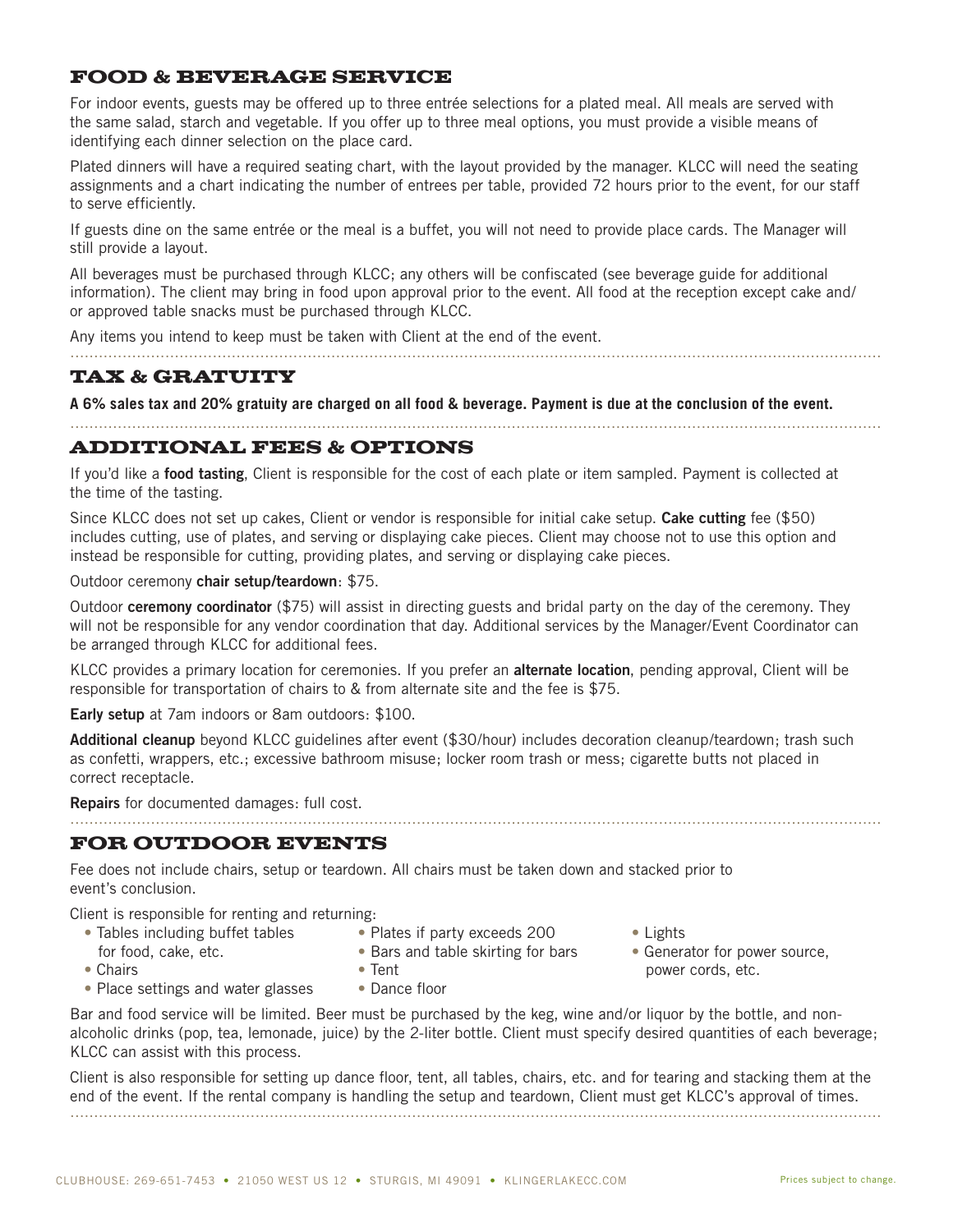## GENERAL INDOOR EVENTS



BRIDAL SHOWERS REHEARSAL DINNERS BABY SHOWERS ENGAGEMENT PARTIES

**BRUNCHES** GRADUATIONS ANNIVERSARY DINNERS COMPANY PARTIES

BIRTHDAY PARTIES GOLF OUTINGS REUNIONS LUNCHEONS/DINNERS

Our indoor facility can accommodate 15–200 guests comfortably without the use of our outside deck area (150–175 guests is ideal).

All room rentals are guaranteed until 12am. Special requests can be made for alternative times; however, a special fee may apply. (See Additional Fees & Options on reverse.)

To reserve a date we request full payment for the rental as your deposit. This deposit is non-refundable.

## **FACILITY RENTAL:**

\$200 for up to 49 guests \$300 for 50–99 guests \$400 for 100+ guests

#### **COST INCLUDES:**

- Use of tables and chairs
- General setup and cleanup (tables, chairs, place settings, napkins, glasses (plastic will be used for kegs) and table cloths
- Service of a certified Chef
- Trained bartenders and wait staff
- Saturday morning setup starting at 8am
- Access to locker rooms if there is no conflicting golf event (Client is responsible for locker room cleanup)
- Assistance from the Manager/Event Planner to help make your event run smoothly and efficiently (the Manager can provide vendor lists and also will provide seating layouts; Client must assign seating based on those layouts)

All beverages must be purchased through KLCC; any others will be confiscated. The client may bring in food upon approval prior to the event. All food at the reception except cake and/or approved table snacks must be purchased by KLCC.

...........................................................................................................................................................................

Any items you intend to keep must be taken with Client at the end of the event.

Please refer to Food & Beverage section (on reverse) for more information.

CLUBHOUSE: 269-651-7453 • 21050 WEST US 12 • STURGIS, MI 49091 • KLINGERLAKECC.COM Prices subject to change.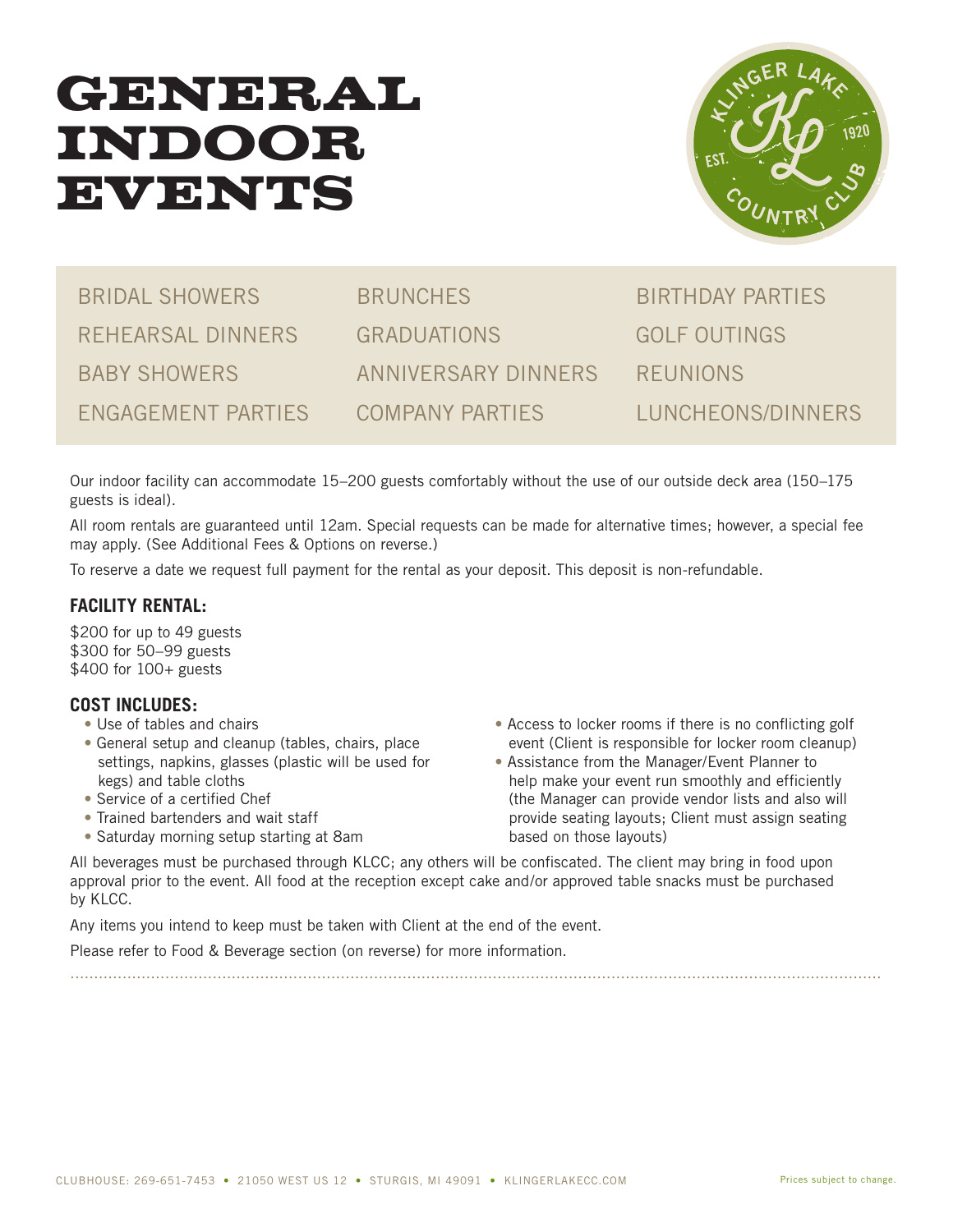#### **FOOD & BEVERAGE SERVICE**

For indoor events, guests may be offered up to three entrée selections for a plated meal. All meals are served with the same salad, starch and vegetable. If you offer up to three meal options, you must provide a visible means of identifying each dinner selection on the place card.

Plated dinners will have a required seating chart, with the layout provided by the manager. KLCC will need the seating assignments and a chart indicating the number of entrees per table, provided 72 hours prior to the event, for our staff to serve efficiently.

If guests dine on the same entrée or the meal is a buffet, you will not need to provide place cards. The Manager will still provide a layout.

All beverages must be purchased through KLCC; any others will be confiscated (see beverage guide for additional information). The client may bring in food upon approval prior to the event. All food at the reception except cake and/ or approved table snacks must be purchased through KLCC.

Any items you intend to keep must be taken with Client at the end of the event.

## **TAX & GRATUITY**

**A 6% sales tax and 20% gratuity are charged on all food & beverage. Payment is due at the conclusion of the event.**

...........................................................................................................................................................................

#### **ADDITIONAL FEES & OPTIONS**

If you'd like a **food tasting**, Client is responsible for the cost of each plate or item sampled. Payment is collected at the time of the tasting.

Since KLCC does not set up cakes, Client or vendor is responsible for initial cake setup. **Cake cutting** fee (\$50) includes cutting, use of plates, and serving or displaying cake pieces. Client may choose not to use this option and instead be responsible for cutting, providing plates, and serving or displaying cake pieces.

**Early setup** at 7am indoors: \$100.

**Additional cleanup** beyond KLCC guidelines after event (\$30/hour) includes decoration cleanup/teardown; trash such as confetti, wrappers, etc.; excessive bathroom misuse; locker room trash or mess; cigarette butts not placed in correct receptacle.

**Repairs** for documented damages: full cost. ...........................................................................................................................................................................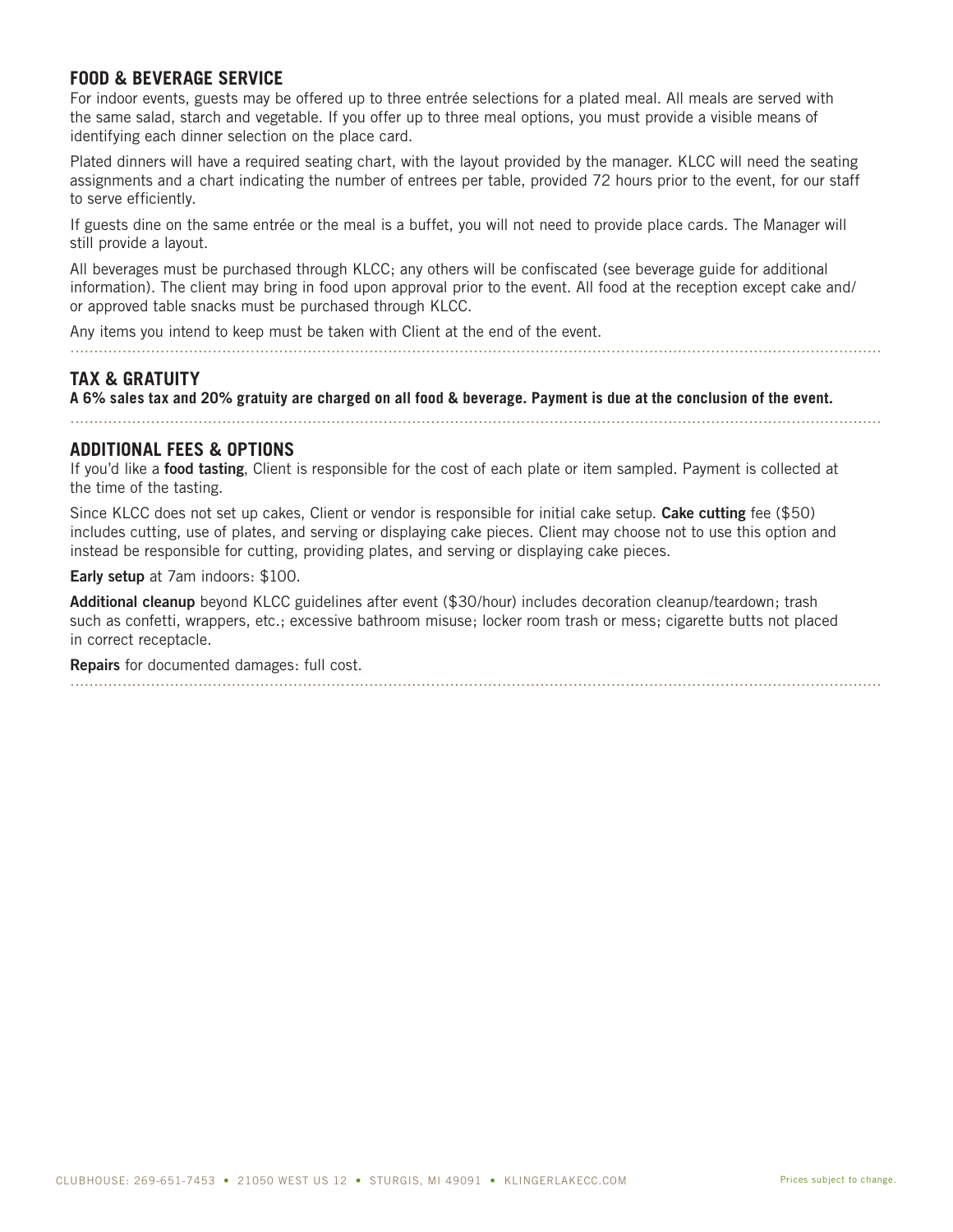



|                | $$200$ $\square$ |        |
|----------------|------------------|--------|
| 50-99 guests   | \$300            | $\Box$ |
| $100 +$ guests | \$400            | $\Box$ |
|                |                  | $\Box$ |
|                |                  | $\Box$ |
|                |                  | $\Box$ |
|                |                  | $\Box$ |
|                |                  | $\Box$ |
|                |                  | $\Box$ |
|                |                  |        |
|                |                  | $\Box$ |
|                |                  |        |
|                |                  |        |
|                |                  |        |
|                |                  |        |
|                |                  |        |
|                |                  |        |

**TOTAL** \$\_\_\_\_\_\_\_